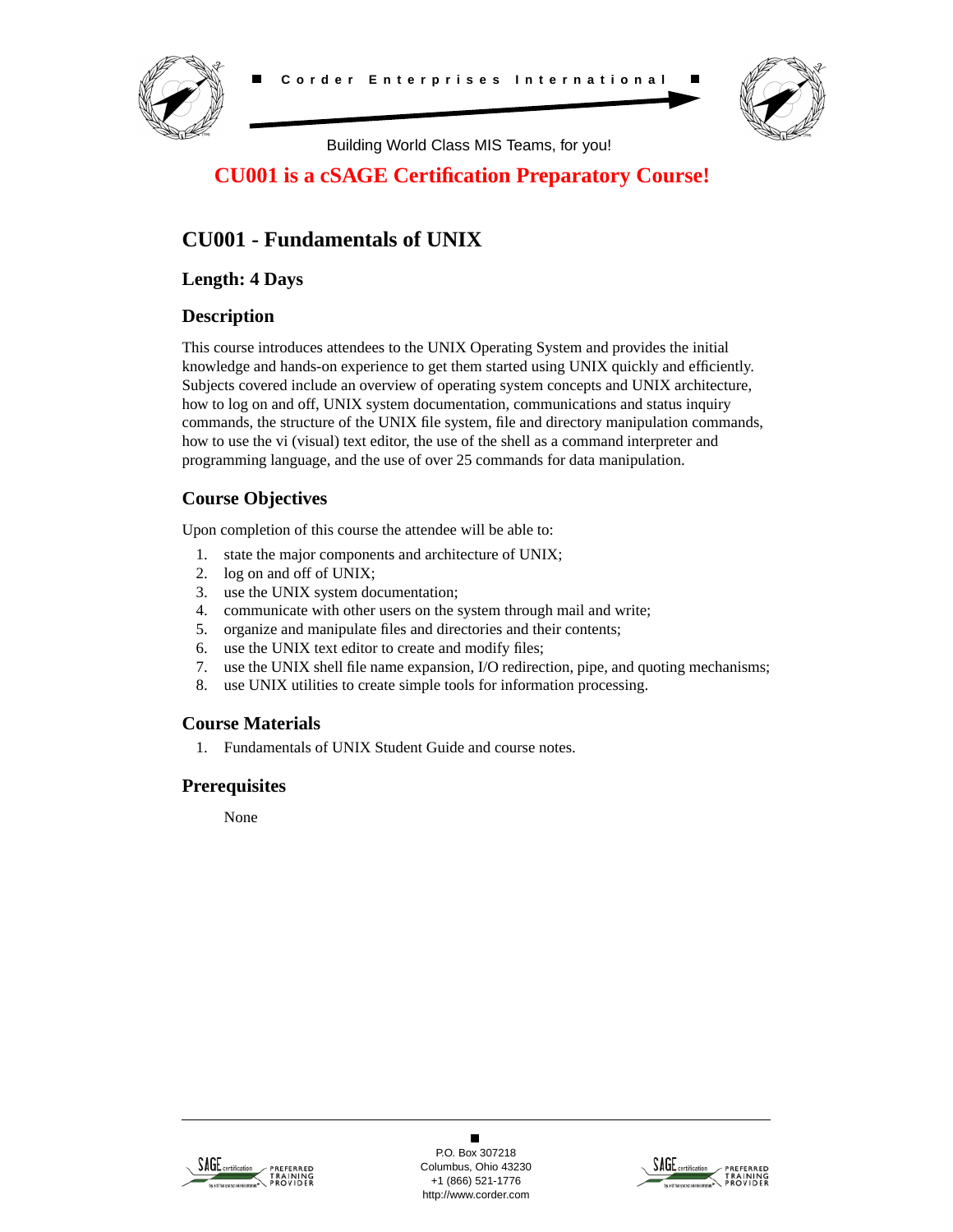# **CU001 - Fundamentals of UNIX**

#### **Course Content**

#### **I UNIX OVERVIEW**

- A UNIX system history and philosophy.
- B System architecture: kernel, file system, shell, utilities, and applications.

#### **II USING UNIX**

- A Logging on and off.
- B UNIX system documentation.
- C Status inquiries: who, date, and ps.
- D System communications: wall and news.
- E Sending and receiving electronic mail.
- F Terminal communications: write.

## **III THE UNIX FILE SYSTEM**

- A The logical and physical file system.
- B Listing files and directories: ls.
- C Path names.
- D Accessing files and directories.
- E File and directory access permissions.
- F File manipulation commands.
- G Directory manipulation commands.
- H File/directory naming conventions.

## **IV TEXT EDITING**

- A Entering and exiting vi.
- B Moving around in vi.
- C Creating new text.
- D Modifying text.
- E Copying text.
- F Setting up the vi environment.

## **V THE UNIX SHELL**

- A Overview of the shell.
- B Command interpretation.
- C File name expansion.
- D Input/output redirection.
- E Pipes.
- F Quoting.
- G Shell variables.
- H Modifying the user environment: .profile.
- I Shell programming.